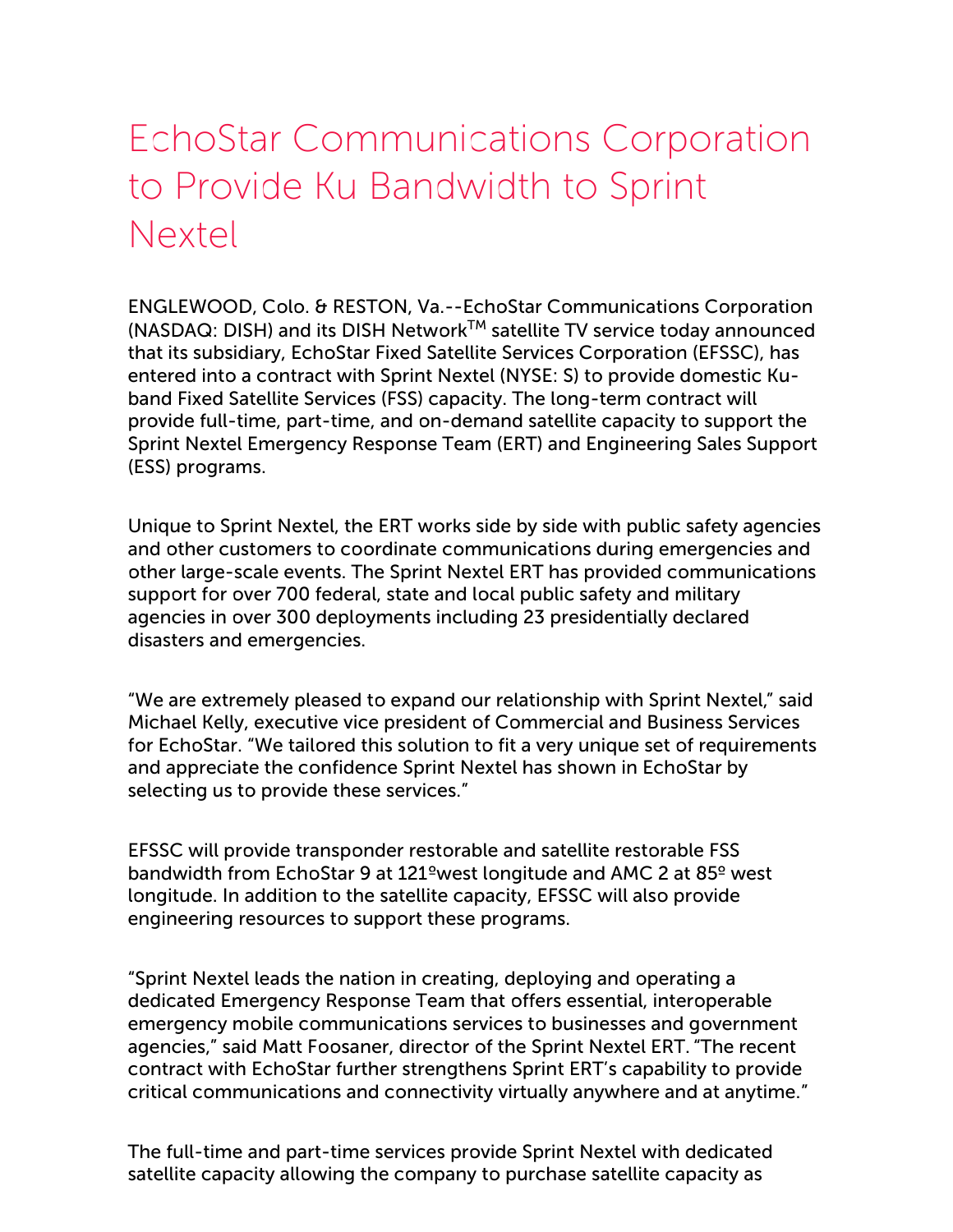needed, and were designed to support future requirements.

To learn more about the Sprint Nextel Emergency Response Team and interoperable communications from Sprint Nextel, you can contact the ERT Support Hotline 24-7 at 1-888-639-0020. GETS Users can reach the ERT at 254-295-2220.

For more information on booking EchoStar Fixed Satellite Services Corporation's (EFSSC) satellite capacity, please contact Greg Sheldon at 303- 706-5264.

### About EchoStar Fixed Satellite Services Corporation

EchoStar Fixed Satellite Services Corporation (EFSSC) is a subsidiary of EchoStar Satellite Operating Corporation and provides commercial satellite capabilities, quality service and competitive pricing for broadcast services, business television and engineering operations. EFSSC owns or leases 14 inorbit satellites operating in FSS Ku-band, BSS and Ka-bands; has an extensive terrestrial fiber optic network with points of presence in 168 cities; seven regional gateways to provide customers with end to end connectivity and a reliable platform to distribute video and data throughout the U.S. and internationally.

### About EchoStar Communications Corporation

EchoStar Communications Corporation (NASDAQ: DISH) serves more than 12.755 million satellite TV customers through its DISH Network $^{\text{\tiny{\textsf{TM}}}}$ , and is a leading U.S. provider of advanced digital television services. DISH Network's services include hundreds of video and audio channels, Interactive TV, HDTV, sports and international programming, together with professional installation and 24-hour customer service. EchoStar has been a leader for more than 25 years in satellite TV equipment sales and support worldwide. EchoStar is included in the Nasdaq-100 Index (NDX) and is a Fortune 500 company. Visit EchoStar's Web site at [www.echostar.com](http://www.echostar.com/) or call 1-800-333-DISH (3474).

### About Sprint Nextel

Sprint Nextel offers a comprehensive range of wireless and wireline communications services bringing the freedom of mobility to consumers, businesses and government users. Sprint Nextel is widely recognized for developing, engineering and deploying innovative technologies, including two robust wireless networks serving more than 51 million customers at the end of third quarter 2006; industry-leading mobile data services; instant national and international walkie-talkie capabilities; and an award-winning and global Tier 1 Internet backbone. For more information, visit [www.sprint.com](http://www.sprint.com/).